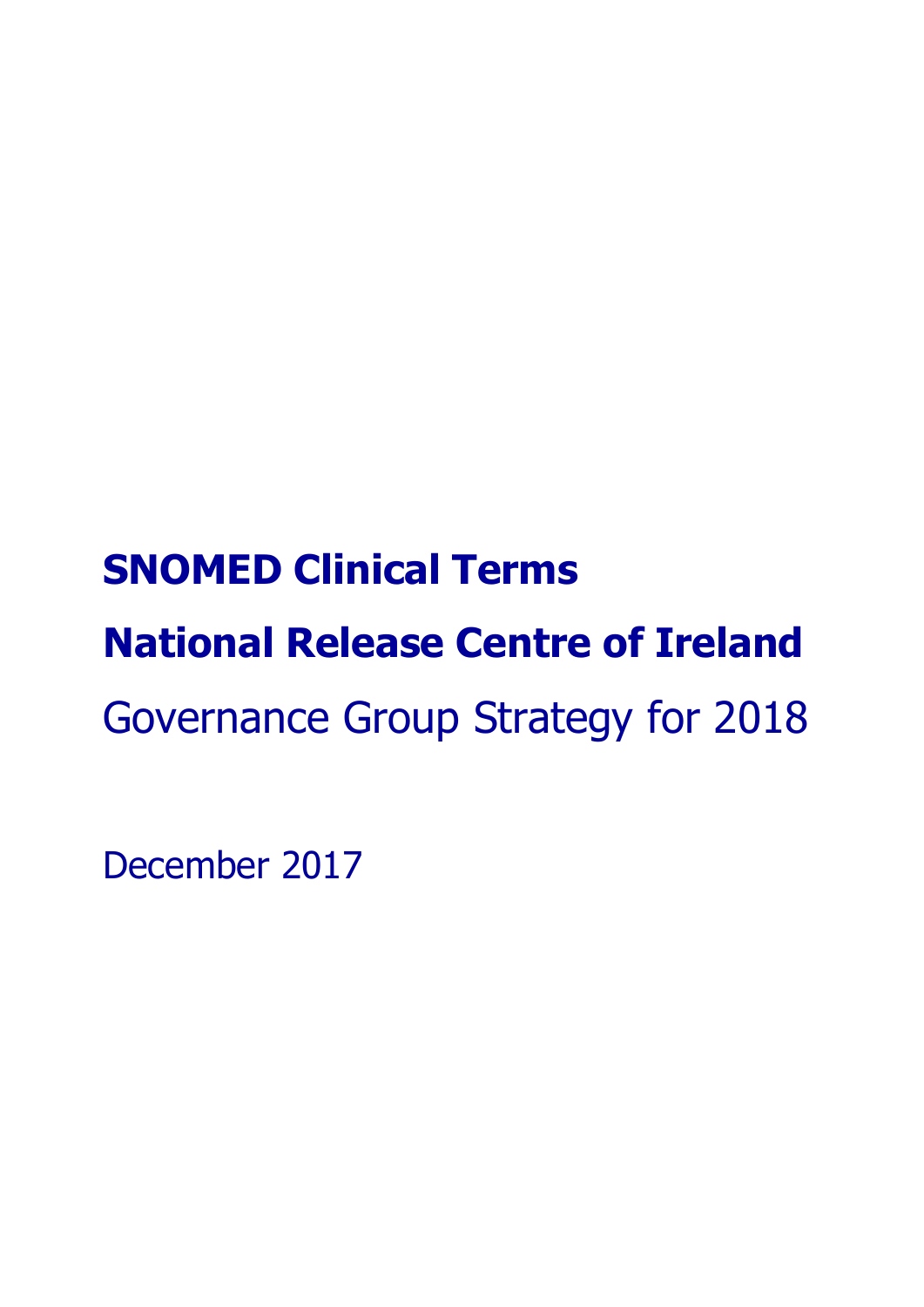# **Document Management**

# **Document Control**

The controlled copy of this document is maintained by the SNOMED CT National Release Centre of Ireland. Any copies of this document held outside of that are, in whatever format (that is, email, paper, or other) considered to have passed out of control and should be checked for currency and validity.

# **Glossary of terms and abbreviations**

| THE TUIDWITH TELLIS AND EVIATORS ARE USED THROUGHOUL USED UCCULLENCY |                                                                                                                                                             |  |  |  |
|----------------------------------------------------------------------|-------------------------------------------------------------------------------------------------------------------------------------------------------------|--|--|--|
| <b>Term</b>                                                          | <b>What it stands for</b>                                                                                                                                   |  |  |  |
| <b>NRC</b>                                                           | National Release Centre for SNOMED CT.                                                                                                                      |  |  |  |
| <b>SNOMED CT</b>                                                     | Systematized Nomenclature of Medicine – Clinical Terms (SNOMED CT) is the<br>most comprehensive, multilingual clinical healthcare terminology in the world. |  |  |  |
| <b>SNOMED</b><br><b>International</b>                                | SNOMED International owns and distributes the SNOMED CT clinical terminology<br>around the world.                                                           |  |  |  |
| <b>TOR</b>                                                           | Terms of reference                                                                                                                                          |  |  |  |

The following terms and abbreviations are used throughout this document:

# **Contact Information**

This document is produced by:

| <b>Address</b>   | National Release Centre<br>IT Department,<br>High Street House,<br>Wilton,<br>Cork |
|------------------|------------------------------------------------------------------------------------|
| <b>Telephone</b> | 087 0512546                                                                        |
| <b>Email</b>     | NRC@hse.ie                                                                         |
| <b>Website</b>   | http://www.ehealthireland.ie/                                                      |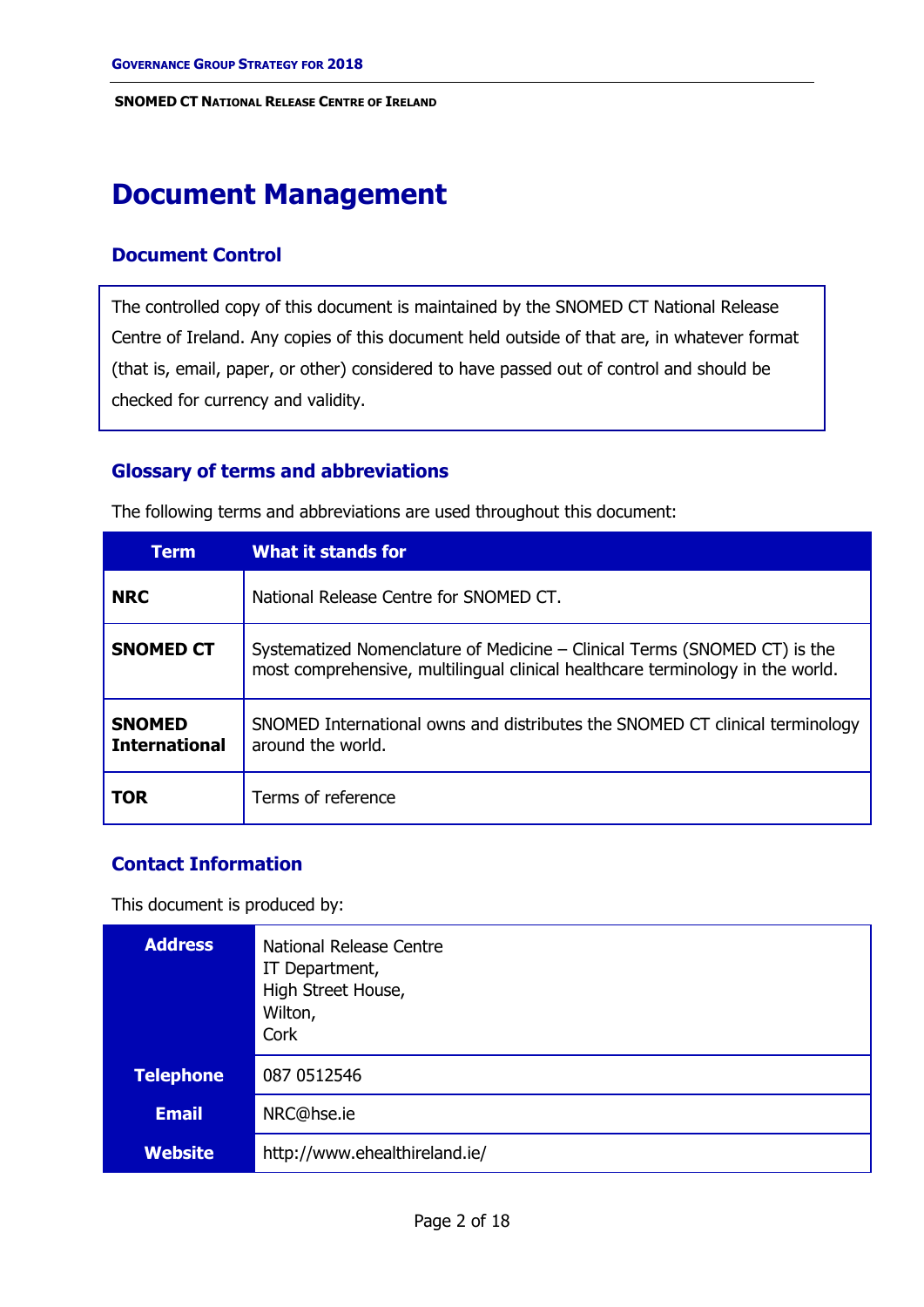# **Contents**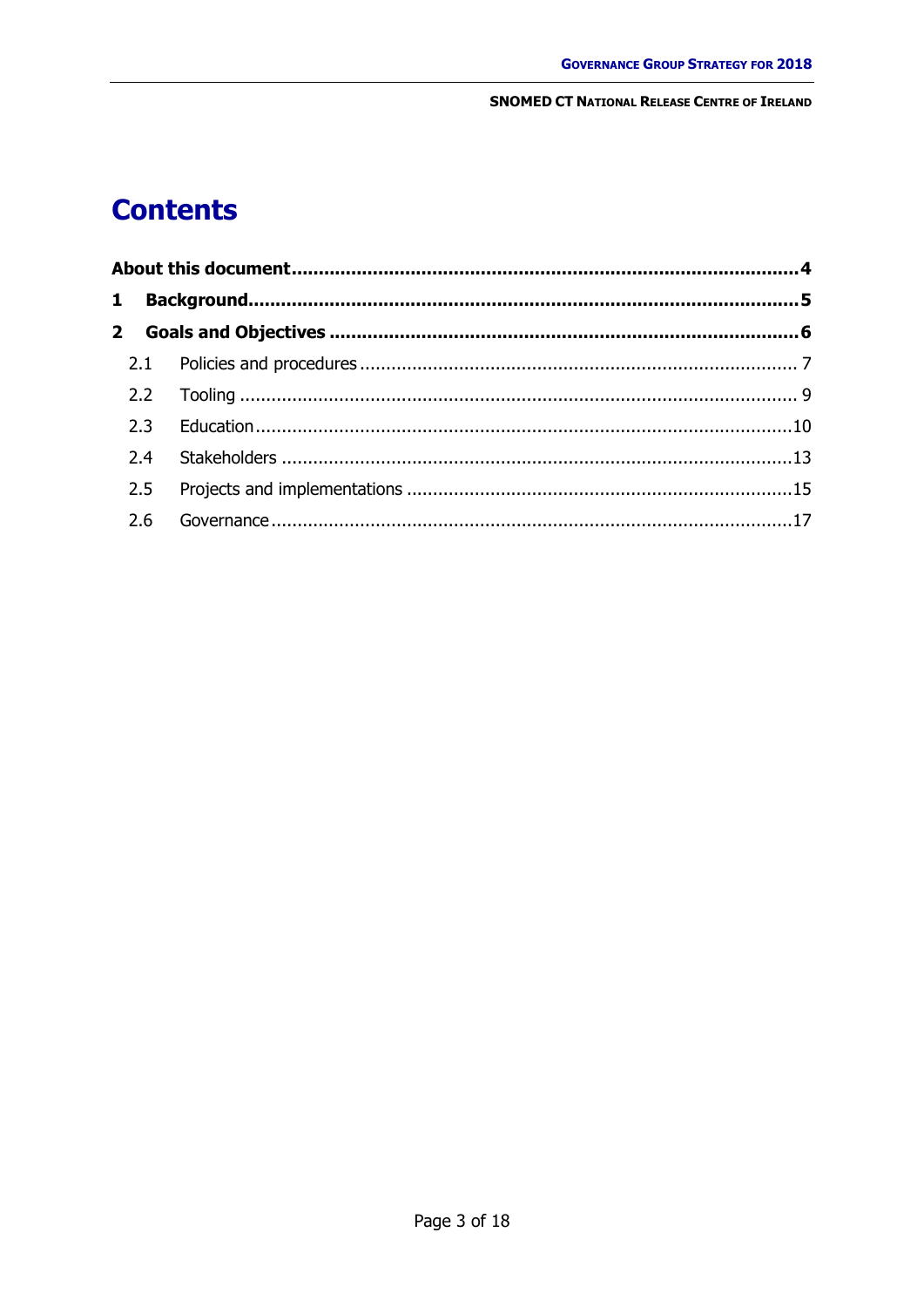# <span id="page-3-0"></span>**About this document**

## **Purpose**

This document outlines the strategy of the Governance Board of the SNOMED Clinical Terms (SNOMED CT) National Release Centre of Ireland.

## **Audience**

All those with an interest in the governance and management of the SNOMED CT National Release Centre of Ireland and of SNOMED CT products and services in Ireland.

#### **Scope**

This document is intended to describe the objectives and goals that form the strategy of the Governance Board of the SNOMED CT National Release Centre of Ireland.

#### **Out of Scope**

This document does not cover the resourcing or financing of the centre.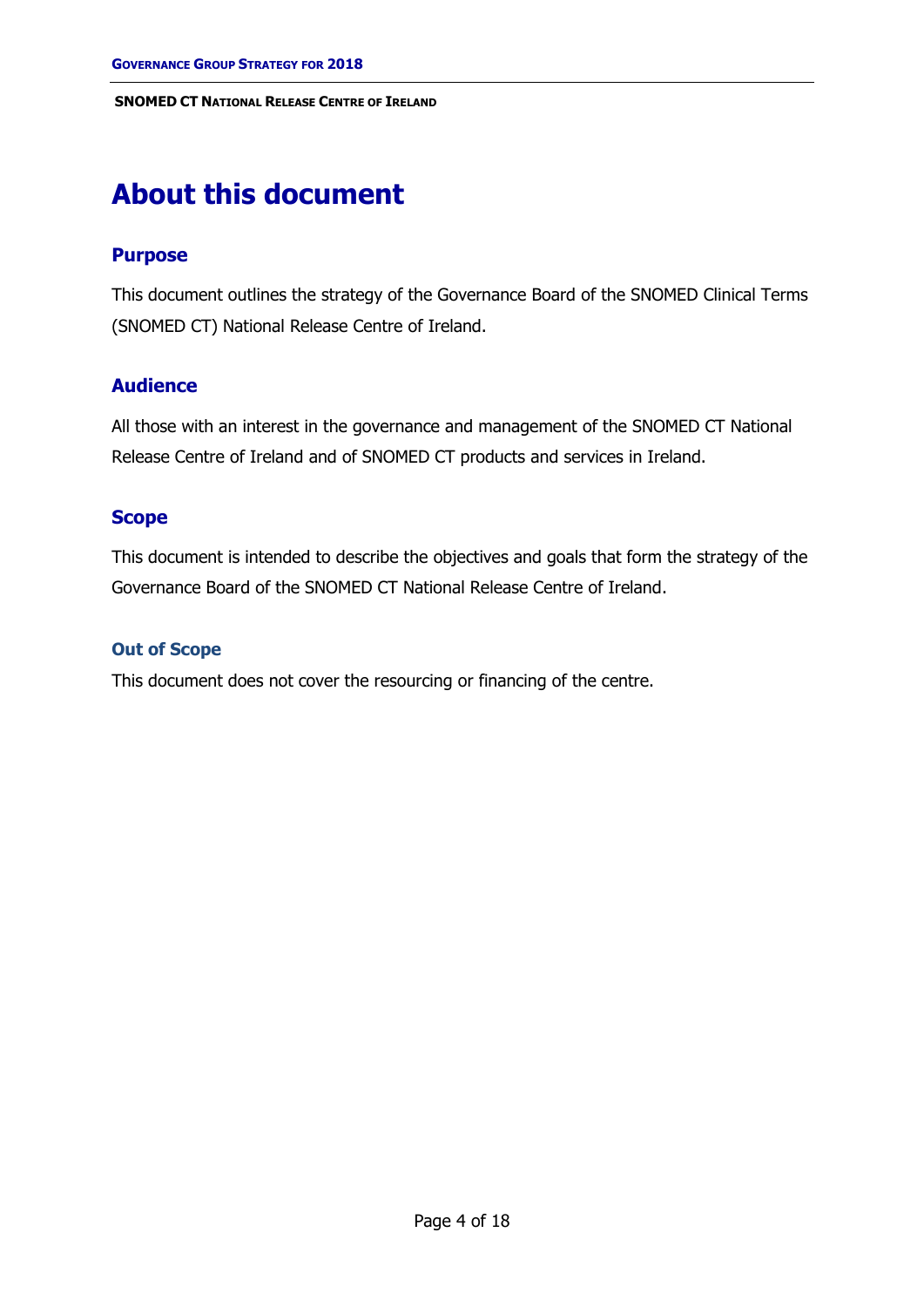# <span id="page-4-0"></span>**1 Background**

SNOMED CT is a terminological resource that can be implemented in software applications to represent clinically relevant information reliably and reproducibly, thereby providing a standardised way to represent clinical information, improving our ability to code, retrieve, and analyse clinical data.

SNOMED CT the most comprehensive clinical terminology available internationally. It is organised in 19 hierarchies such as diseases, symptoms, procedures. It consists of concepts, descriptions and relationships. The most recent release contained:

- 293,000 concepts
- 765,000 descriptions
- 830,000 relationships.

As such, it aims to define all of the concepts within medicine. Since 2012, the following documents have recommended SNOMED CT as the clinical terminology that should be used in EHRs:

- $\blacksquare$  2012 WHO eHealth Strategy
- <sup>2013</sup> Overview of Healthcare interoperability standards published by HIQA
- 2013 Guidance document on terminology & classification systems standards published by HIQA
- 2013 eHealth Strategy Ireland published by the Department of Health
- 2014 HIQA recommends SNOMED CT.
- **2015 HSE Knowledge & Information Plan**
- 2016 SNOMED CT license was purchased.

In September 2017, the governance group for SNOMED was set up and the Terms of Reference (ToR) were written, in collaboration between HIQA and the HSE. The ToR and this strategy documents were written for Year 1, to be reviewed after this time. The governance group comprises a number of key stakeholders including, representatives from HIQA, DOH, HSE, Academia, CCIO and clinical care programmes.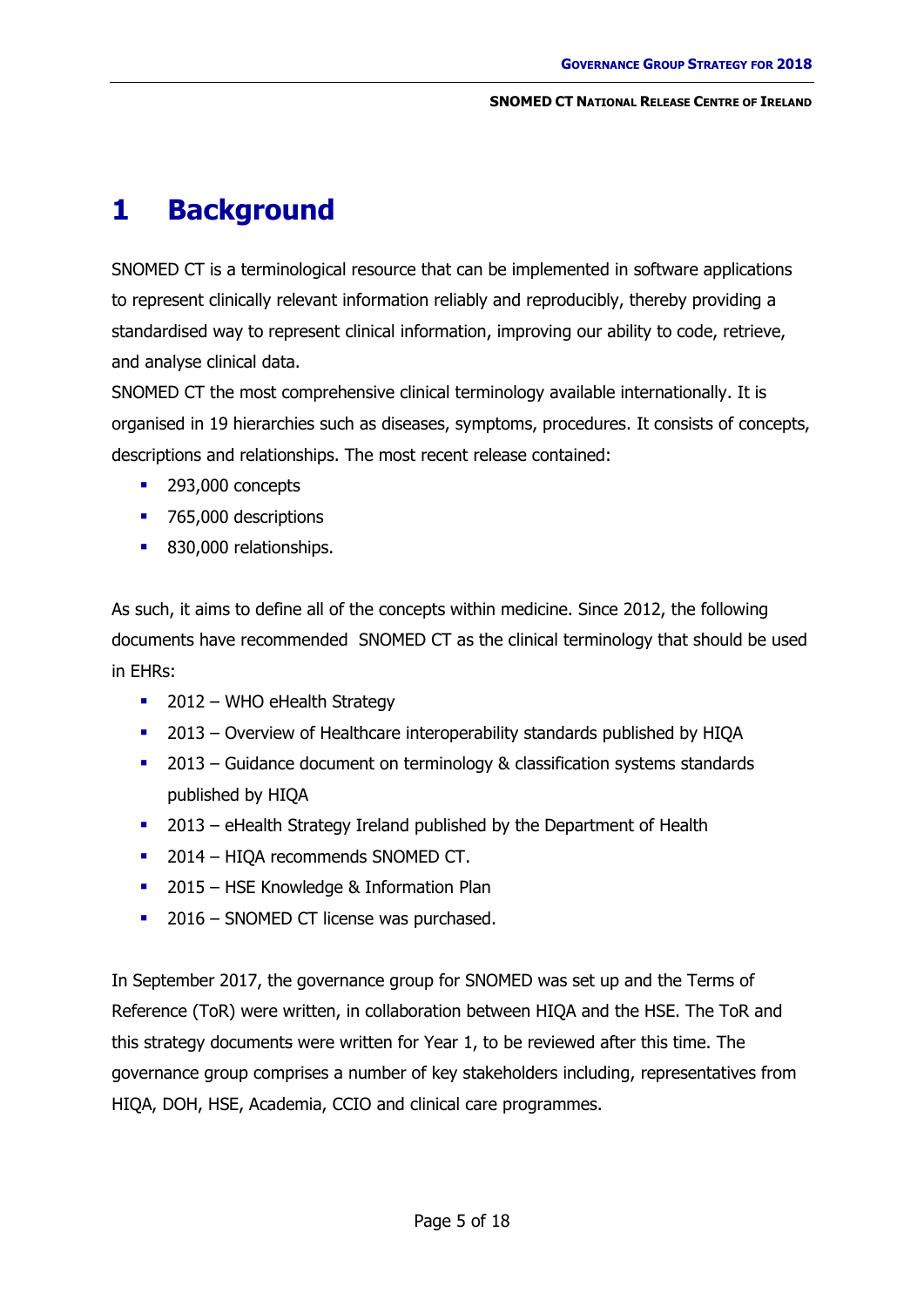# <span id="page-5-0"></span>**2 Goals and Objectives**

This section describes the goals and objectives that form the SNOMED CT National Release Centre Governance Group strategy for 2018:

- [2.1](#page-6-0) [Policies and procedures](#page-6-0)
- **[2.2](#page-8-0) [Tooling](#page-8-0)**
- [2.3](#page-9-0) [Education](#page-9-0)
- **[2.4](#page-12-0) Stakeholder Engagement**
- [2.5](#page-14-0) [Projects and implementations](#page-14-0)
- [2.6](#page-16-0) [Governance](#page-16-0)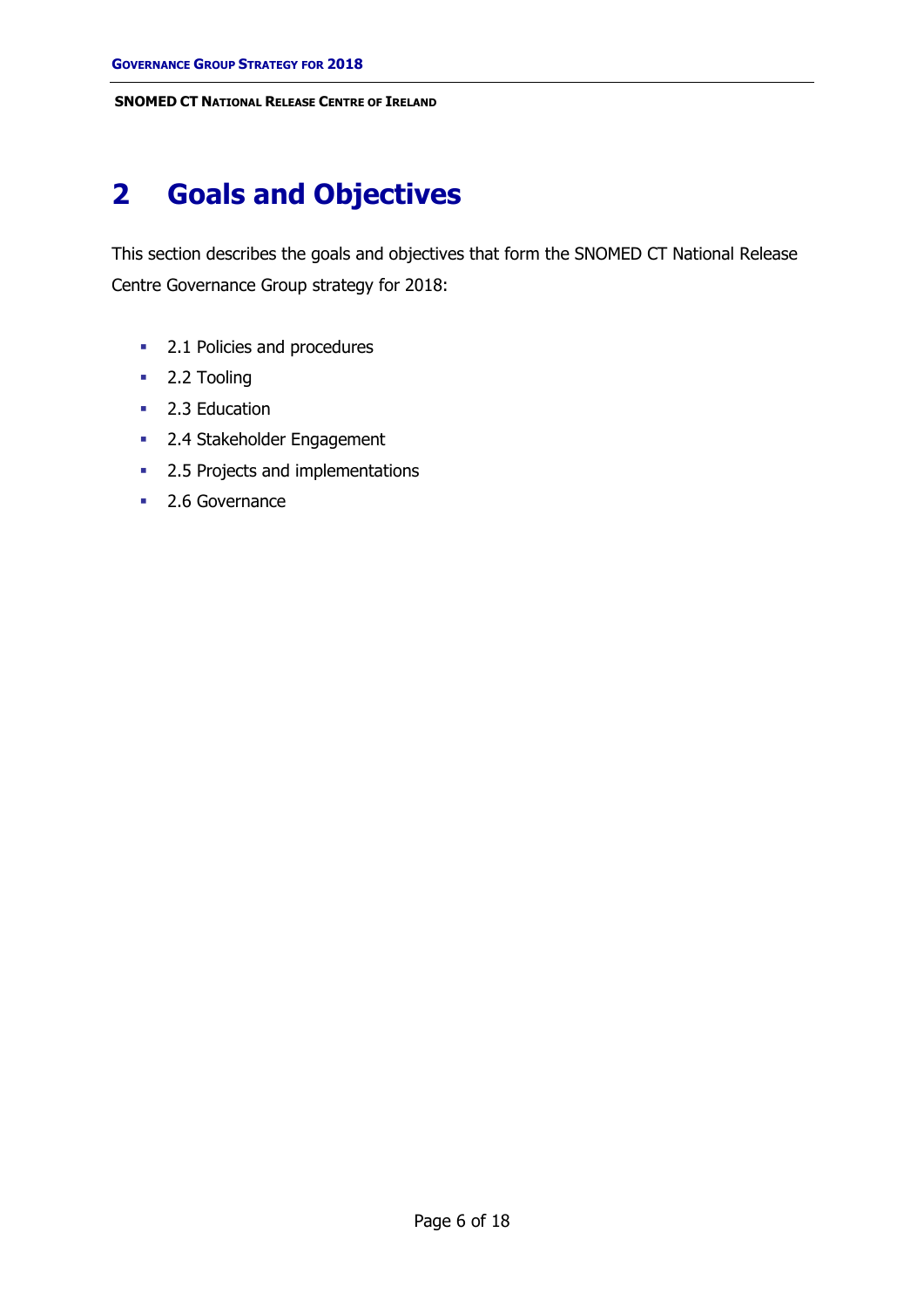# <span id="page-6-0"></span>**2.1 Policies and procedures**

# **Develop policies and procedures to support the licensing, release, and management SNOMED CT content.**

Under the terms of use of the national SNOMED CT license,which Ireland procured in November 2016, the National Release Centre (NRC) must establish policies and processes to receive and distribute the SNOMED CT software release, to license users, and to manage requests for content changes in the International Edition. The National Release Centre may also wish to develop policies and procedures to support Affiliates in identifying their requirements and developing additional SNOMED CT content. Therefore, as part of the policies and procedures objective, the NRC should consider the development of the following policies:

- **Licensing policy** This policy should outline the processes by which the NRC will retrieve and manage Affiliate licenses for use of SNOMED CT in Ireland and may include processes for use of the SNOMED International automated capability. The policy should also include a provision to report annually to SNOMED International about licensing.
- **Software release policy** This policy should describe the processes by which the NRC will receive the SNOMED International Edition software release and make the release available to licensed Affiliates nationally. The policy may also describe processes for managing SNOMED International software releases using the automation and tooling that SNOMED International provides. The policy will also include compliance between vendors and the most up to date version of SNOMED International, which will inform procurement documentation for the HSE.
- **Change request policy** This policy should describe the processes by which the NRC will facilitate feedback from users, collating and communicating requests for changes to the content in the SNOMED International Edition, in line with the NRC's role as the national point of contact for SNOMED CT in Ireland.
- **Content development support policy** This policy should cover the processes by which the NCR will support Affiliates as they identify their SNOMED CT requirements and, where applicable, as they develop new SNOMED CT content. The policy should also clearly define the commitments and responsibilities of all parties concerned.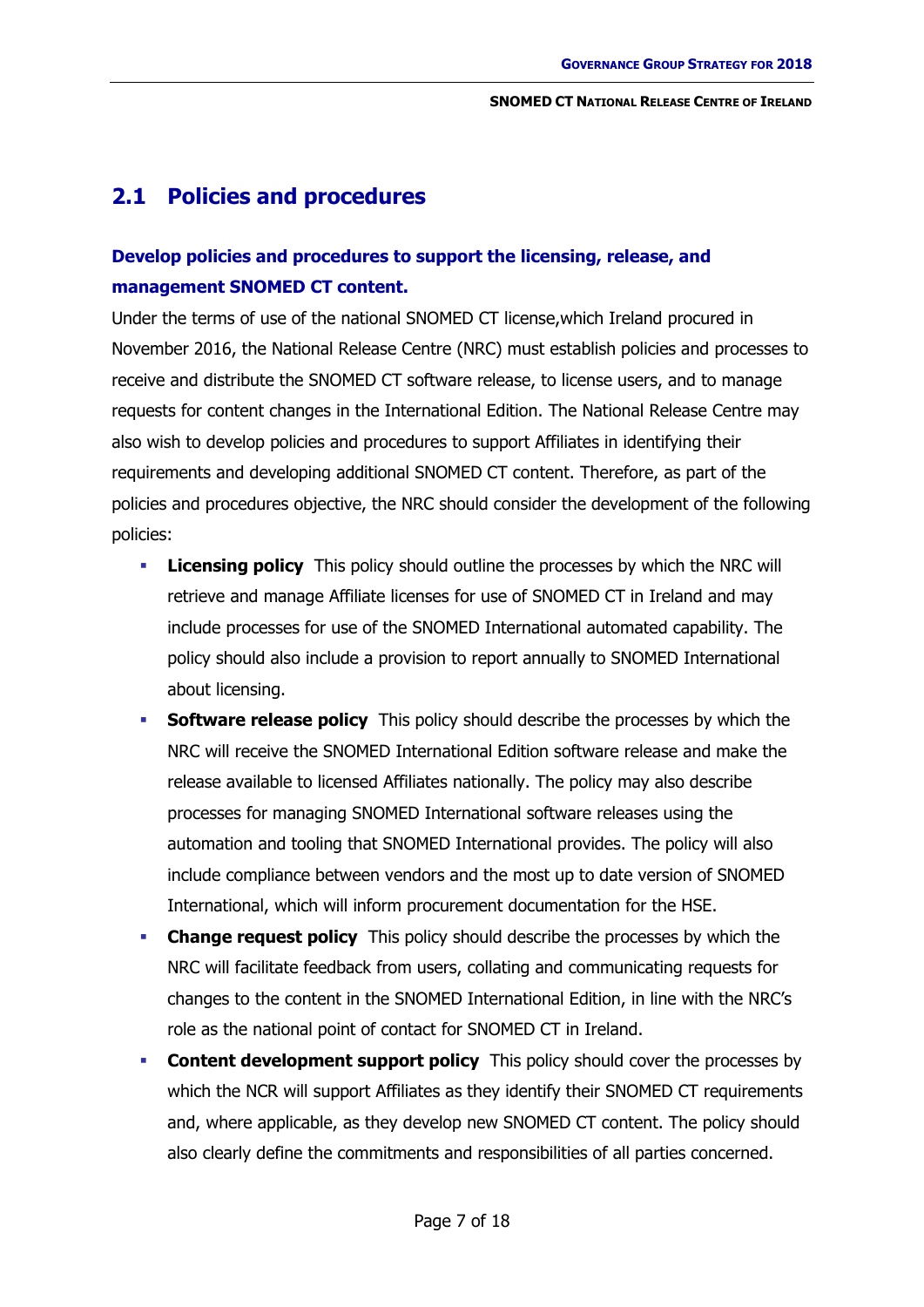Where relevant, the policy would refer to the change request policy for adding the new content to the SNOMED International Edition.

## **Activities**

The NRC and Governance group will develop the following policy documents and supporting procedural documents during the next year:

- **Licencing policy**
- **Software release policy**
- Change request policy
- **Content development support policy**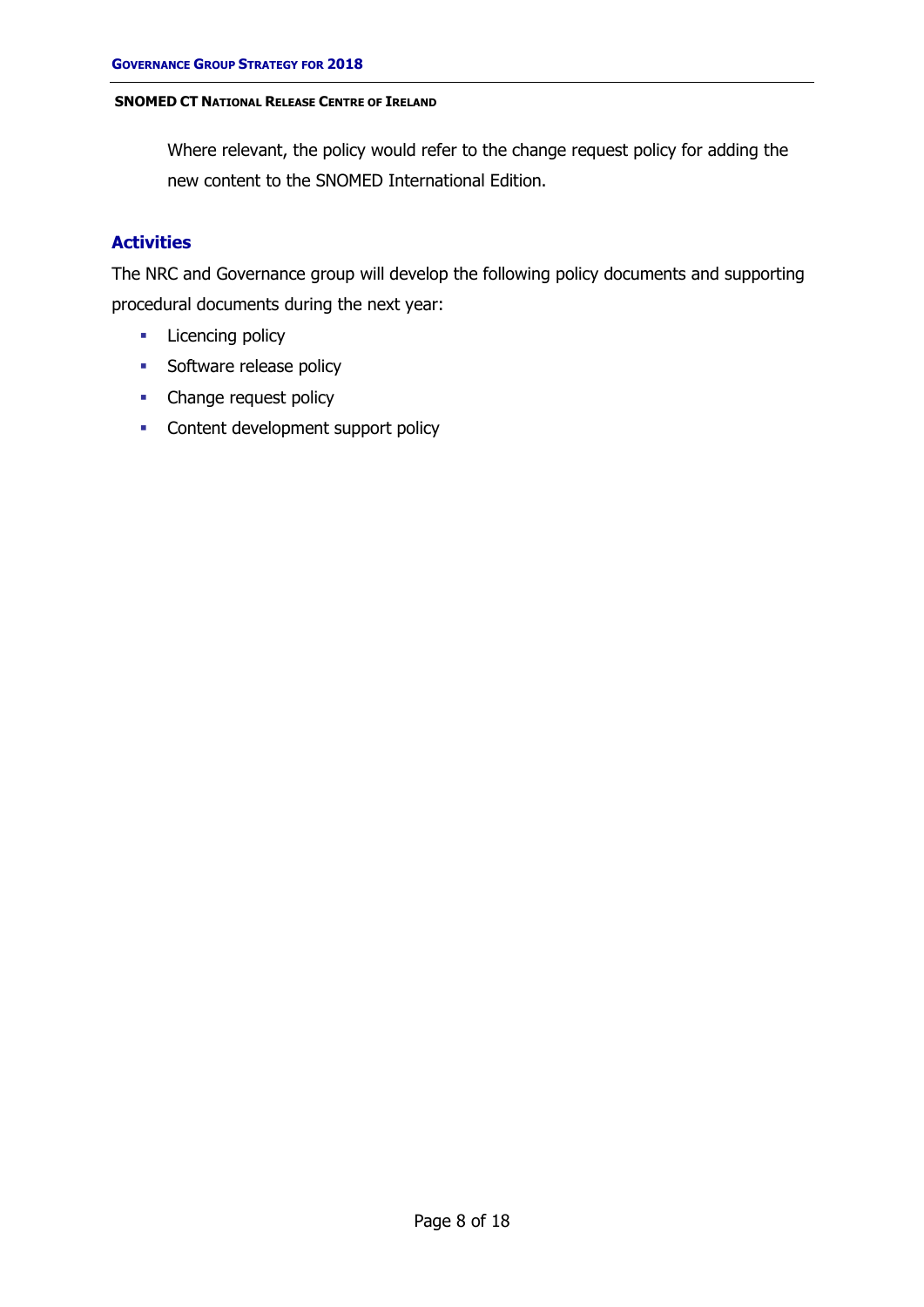# <span id="page-8-0"></span>**2.2 Tooling**

#### **Procure ICT tools to support the implementation of policies and procedures**

An NRC will be required to have access to tooling in order to customise or extend the SNOMED CT International Edition, in order to deliver on the requirements of an NRC with regards to distribution, change requests, development and customisation, tools for searching, browsing and file creation. The overall objective is that the NRC would be independent in creating content and adding content to the International edition. If the NRC and governance group decide that an Irish extension is required, the tooling would allow for this.

There are numerous tools that NRCs may need, depending on the extent to which they customize or extend the SNOMED CT International Edition.

The tools necessary for an NRC depend on what services the NRC will deliver and what approach the NRC will take to deliver its services. However, at a minimum, an NRC needs a platform where SNOMED CT can be made available to users – that is, a tool to support distribution to users of the International Edition (received from SNOMED International) and potential National Extensions. Moreover, if the NRC decides to develop National Extensions, including a national translation or national Reference sets, tools are also required to support these tasks, which will thwe sole responsibility of the NRC.

#### **Activities**

During the next year the NRC and Governance group will:

- Develop a business case for tooling to support the agreed policies and procedures
- Procure a solution
- Make a decision on development of ref sets/extensions
- Have a specific number of resources trained on how to use the tooling service.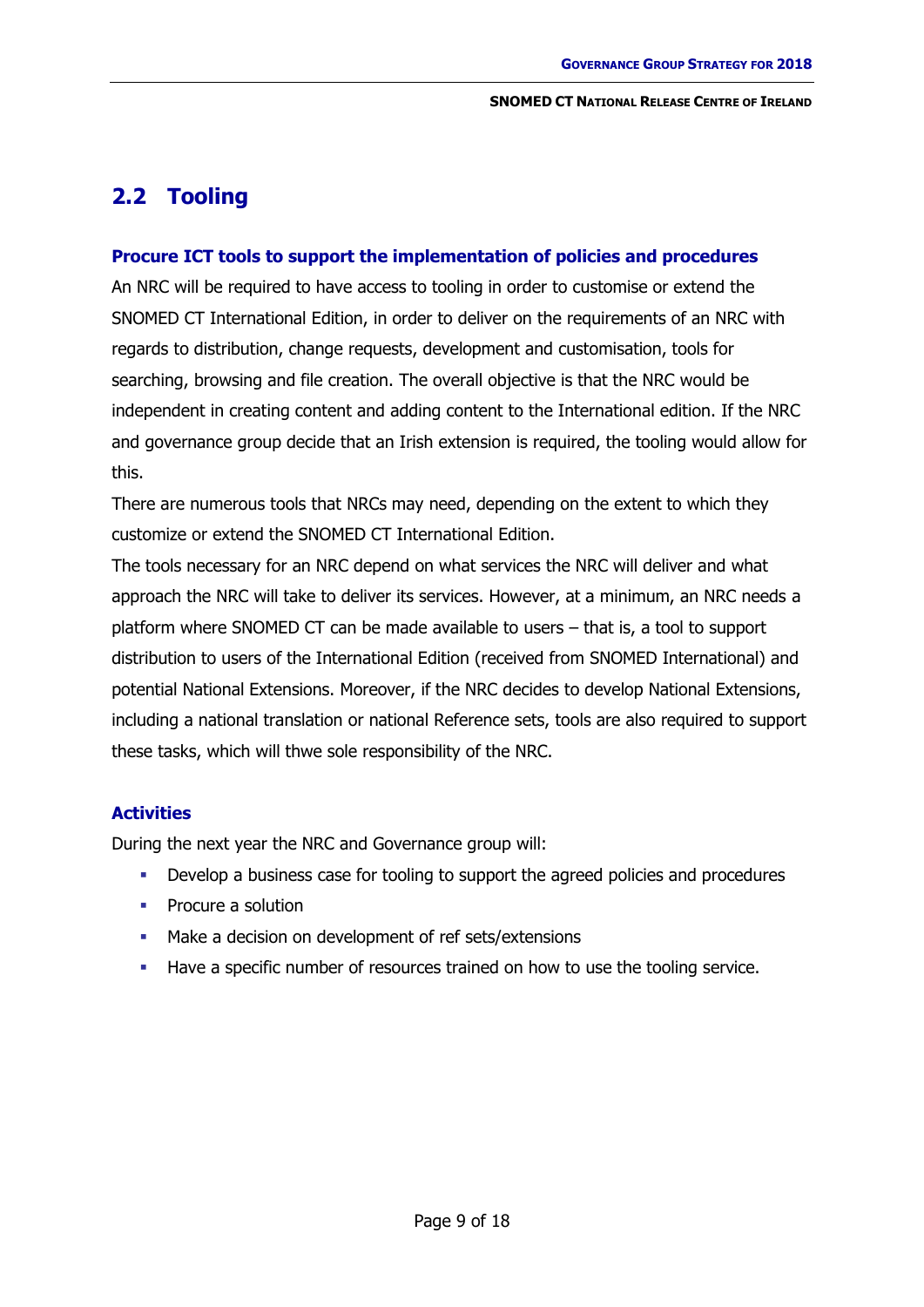# <span id="page-9-0"></span>**2.3 Education**

# **Provide and support education about SNOMED CT for subject matter experts, stakeholders, and other interested parties.**

Supporting and educating stakeholders is a key part of successful adoption. SNOMED International has identified different groups of stakeholders that an NRC is likely to support and the educational support that each group typically requires. The following table identifies these stakeholder groups using their typical tasks and gives examples of each stakeholder group in the Irish context:

|                                  | <b>Typical tasks are</b>                                                                            | <b>Examples for Irish NRC are</b>                                                                                                                                       |
|----------------------------------|-----------------------------------------------------------------------------------------------------|-------------------------------------------------------------------------------------------------------------------------------------------------------------------------|
| <b>Users</b>                     | Entry, storage, retrieval, and<br>reuse of clinical information.                                    | clinical leads who<br>identify clinical coding<br>requirements<br>consult with the Irish NRC to<br>understand the corresponding<br>SNOMED CT codes                      |
| Designers,<br>developers         | Design, development,<br>configuration, or deployment of<br>software systems that use<br>SNOMED CT.  | system architects who identify their<br>enterprise software requirements and<br>data model                                                                              |
| <b>Terminology</b><br>developers | Development and distribution<br>content and other artefacts<br>such as subsets, maps, and so<br>on. | <b>business leads</b> who:<br>recognise that SNOMED CT is<br>appropriate to their healthcare<br>setting<br>champion the resulting project<br>within their organisation. |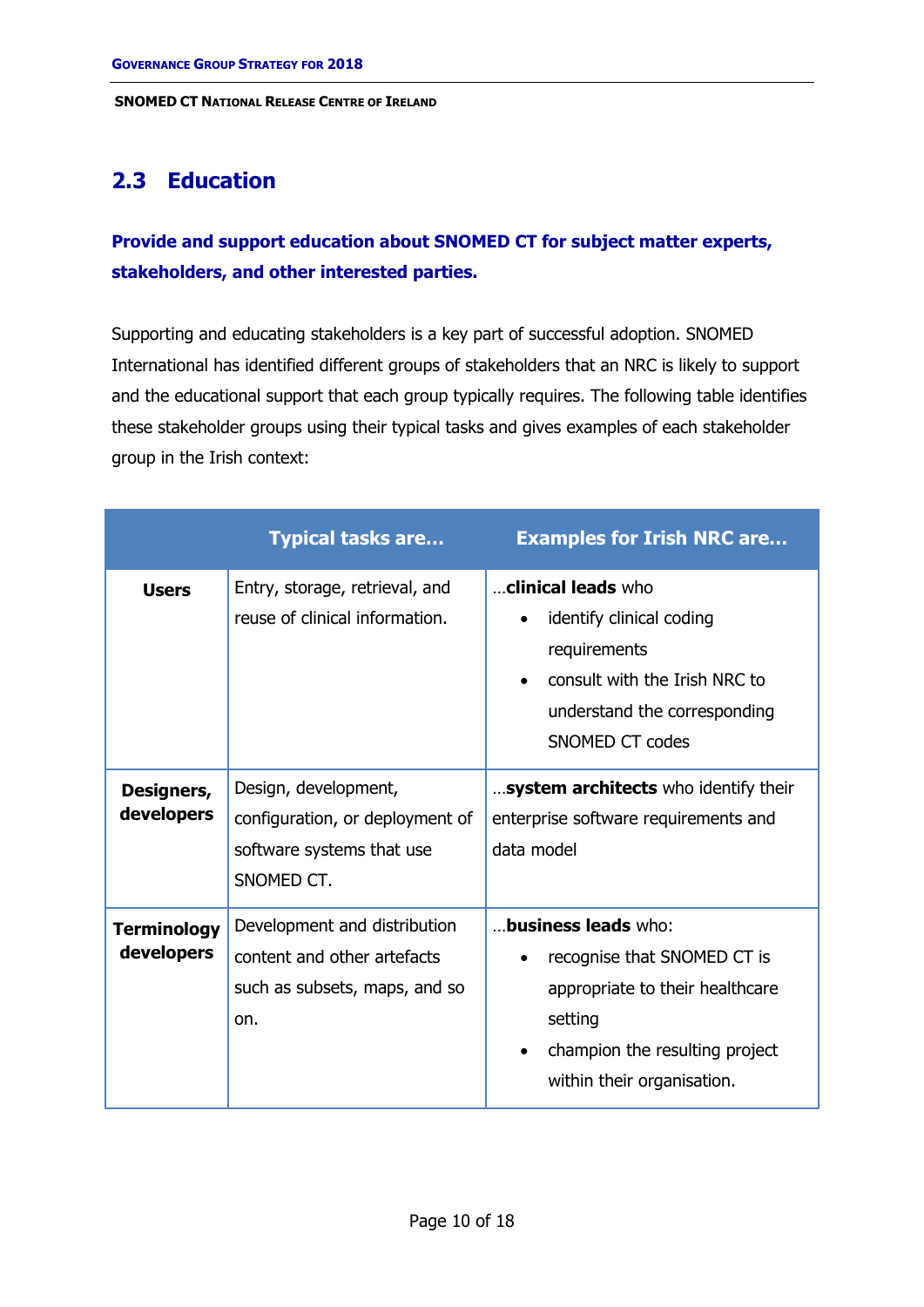SNOMED International has also developed a wide range of educational resources for each of these stakeholder groups. These resources include documents and training services, which an NRC can also reuse, translate, and customise them if they intend to provide training directly to users include:

- **•** Documentation library
- **Starter tutorials**
- Open access eLearning area
- **SNOMED Implementation Showcase / SNOMED Expo Presentations**
- Member education resources (where other SNOMED International member countries are encouraged to publish their customized learning)
- **SNOMED CT Courses**

# **SNOMED CT Foundation Course**

This course aims to provide authoritative coverage of a broad range of topics related to SNOMED CT at a relatively basic level. It also enables the growth of more detailed understanding of SNOMED CT by enabling those who complete this course to join more advanced SNOMED CT E-Learning courses in future.

The course consists of three modules each containing six presentations and one assessment. At the end of the course there is an additional final online assessment. On average students complete this course in 3 or 4 months. However, some students have completed the course in a few days of intensive study. Others have taken longer but please the maximum allowed period is set at seven months.

## **SNOMED CT Implementation Course**

This course will build on knowledge gained during the SNOMED CT Foundation course. The objective is to provide an understanding of SNOMED CT that is sufficient for those engaged invarious parts of the implementation process – from the decision to adopt SNOMED CT, through tospecification and procurement and/or design and development of SNOMED CT enabled solutions,to deployment and practical use.

## **SNOMED CT Content Development Theory course**

This course will build on knowledge gained during the SNOMED CT Foundation course. The objective is to provide a theoretical understanding of SNOMED CT content and its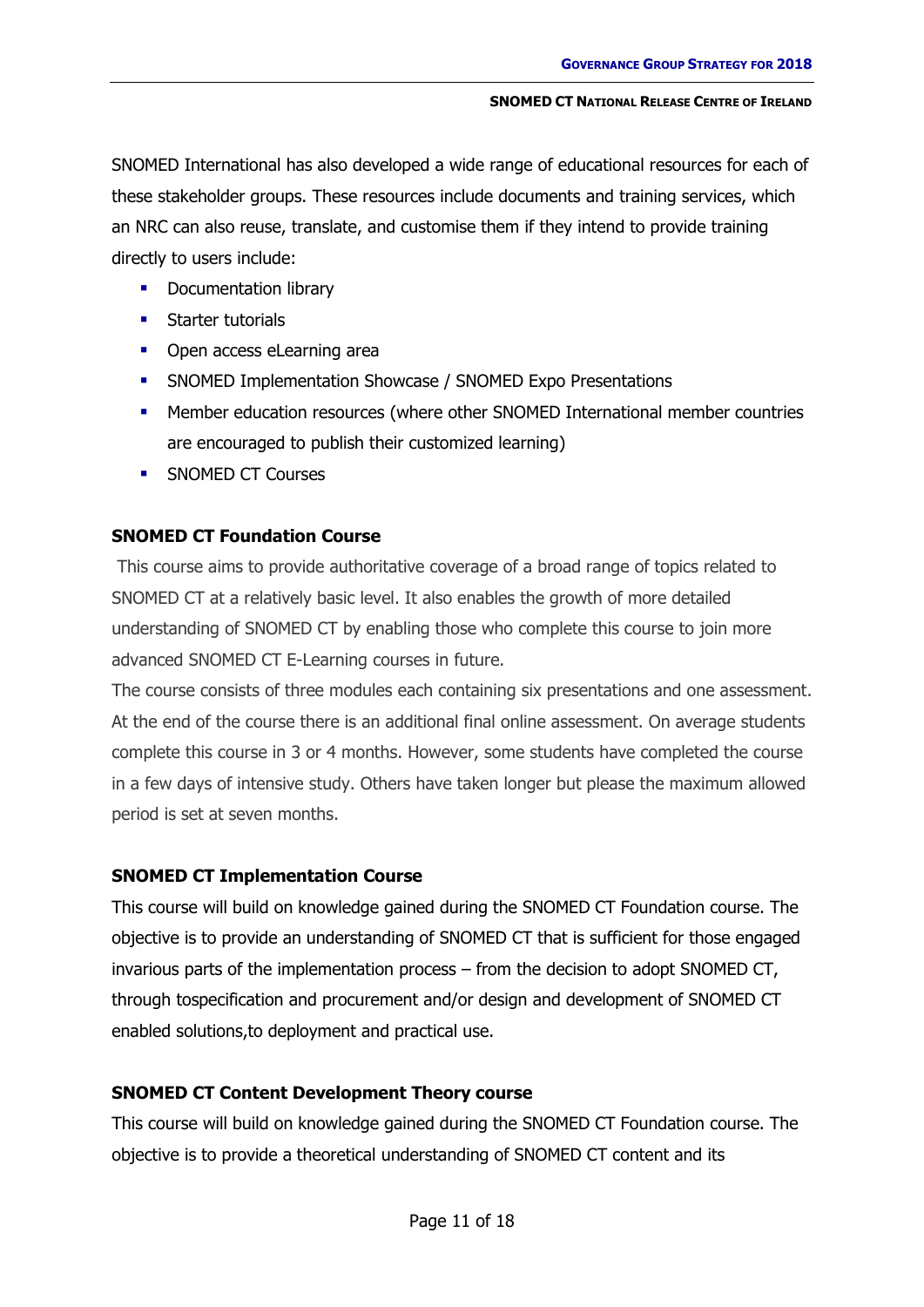development and maintenance from a content authoring perspective. This course is intended to provide a foundational base upon which further knowledge and skills such as practical content authoring, subset creation, translation; extension management and mapping would be built.

Additionally, SNOMED International facilitates the sharing of members' new resources with other members and organises events such as the SNOMED CT Implementation Showcase, where members present on all aspects of adoption and implementation. This provides all NRCs with a range of ready-to-use education resources.

Depending on its size and scope, an NRC may provide a combination of ready-to-use and customised education resources. In fact, SNOMED International explicitly advises members to 'balance ambition and resources'. It recognises that, rather than providing education directly, a smaller NRC may advise affiliates where they can obtain appropriate guidance rather than educating them directly. An Irish NRC is likely to find itself in such a situation, advising stakeholders of the existing SNOMED International resources and of the relevant consultants who can train their trainers, rather than educating stakeholders directly. To understand more about the education resources available to an Irish NRC and their typical stakeholder groups, see the Education Brief.

#### **Activities**

Rather creating and delivering education to a limited number of stakeholders, the NRC could support a far wider group of stakeholders by undertaking the following actions over the next year:

- Refer the stakeholder groups described to the appropriate online educational resources on the SNOMED International Website – for example, provide support to subject matter experts through international training materials.
- **Provide contact information for appropriate SNOMED consultants who can provide** classroom training at the stakeholder's expense, to train the stakeholder's trainers.
- Develop localised training materials for use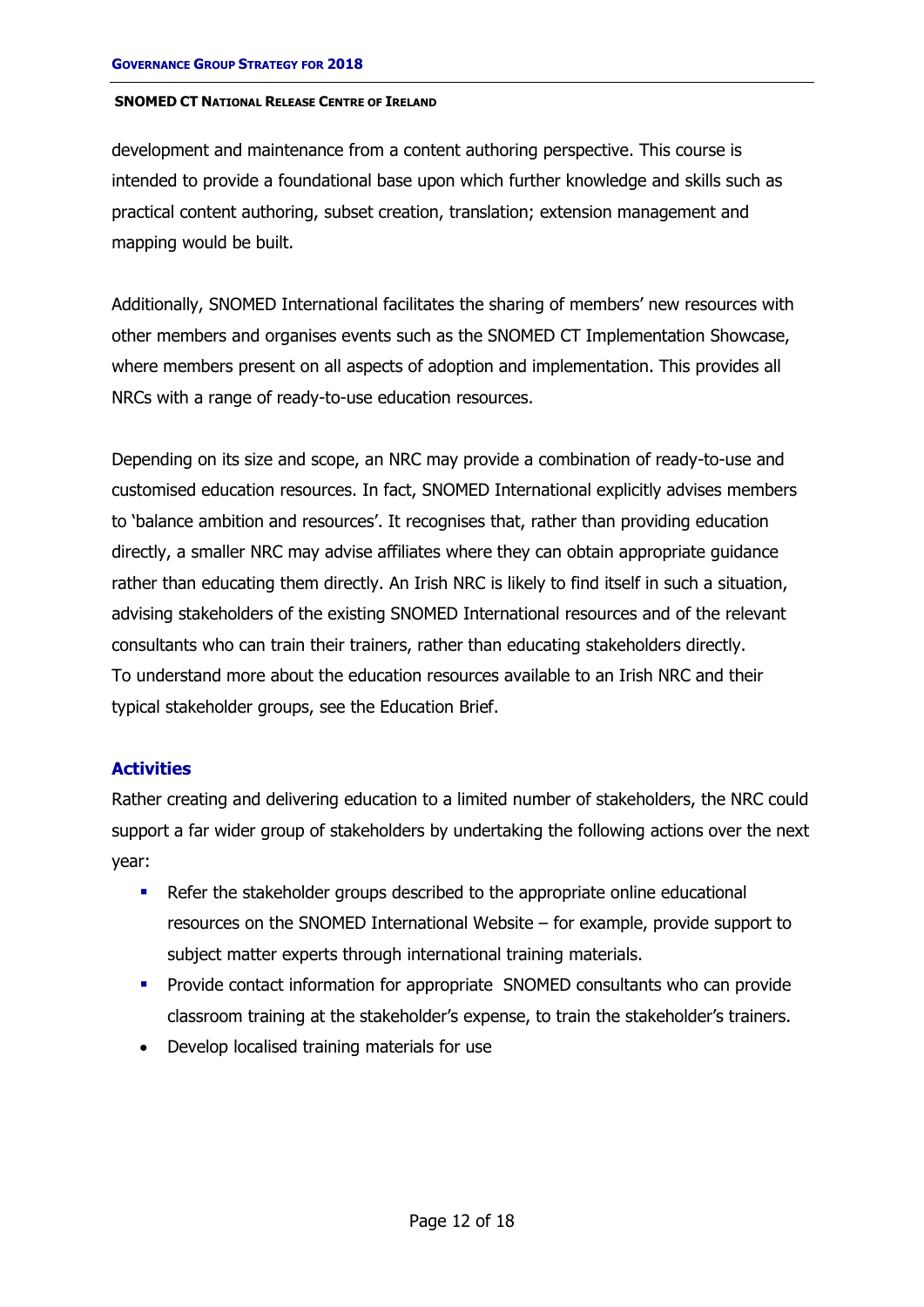# <span id="page-12-0"></span>**2.4 Stakeholders**

#### **Engage with our stakeholder community.**

Working with SNOMED CT and clinical terminology involves many different stakeholders with different objectives and different roles. The NRC will promote successful SNOMED CT adoption by engaging clinicians, vendors, system owners, etc. and supporting awareness of each stakeholder's role in the process of SNOMED CT adoption, implementation and use The NRC will consider how best to engage the various stakeholders. The NRC may choose to establish dedicated forums where users and vendors can be regularly updated on the latest initiatives and developments. Alternatively, newsletters and national conferences can be effective in maintaining communication and engagement with relevant stakeholders. The NRC will also encourage stakeholders to become involved in SNOMED CT in the development or implementation at an international level through involvement in SNOMED International, for example as participants in Advisory Groups, Project Groups or Clinical Reference Groups.

Stakeholders will be selected based on topics which are relevant to a specific user group. If the user can see the point and feel convinced of the potential benefits and the importance of their engagement, they will be more likely to feel encouraged to participate and take responsibility.

#### **Activities**

During the next year the NRC and Governance group will:

- Continue to engage with the international community through the attendance at international meetings, encourage the participation of subject matter experts in SNOMED CT working group
- Provide support to vendors through organising workshops for them
- Communication with stakeholder through the eHealth Ireland Website
- Speak at conferences
- Develop and online SNOMED CT community in Ireland and provide a feedback loop following training
- Advise and nominate Subject matter experts (SME) for Advisory groups. Clinical groups, and clinical reference groups.
- Take on national initiatives focusing on subset and content development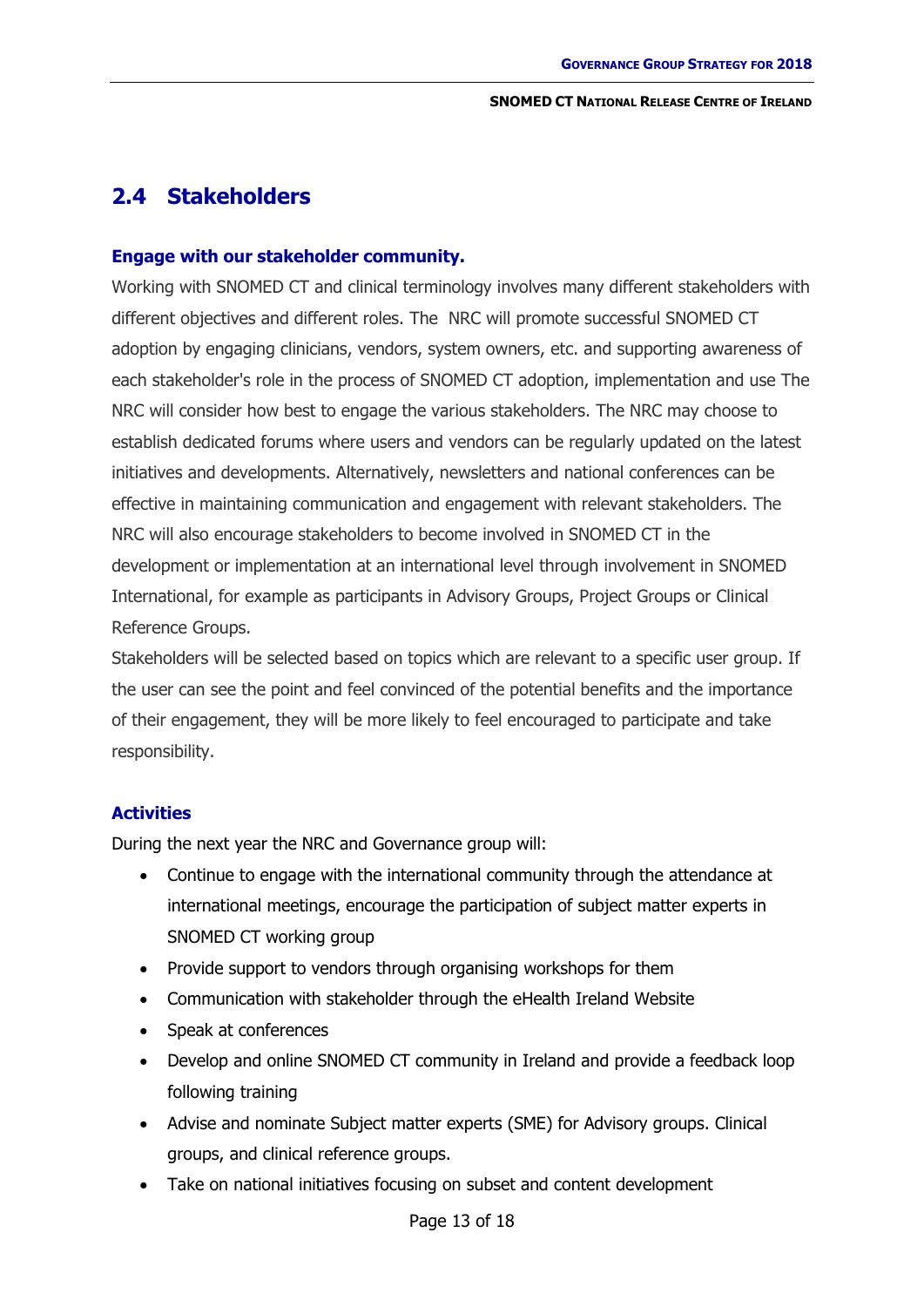Find clinical champions who will leverage any success to engage others and tell others about their experience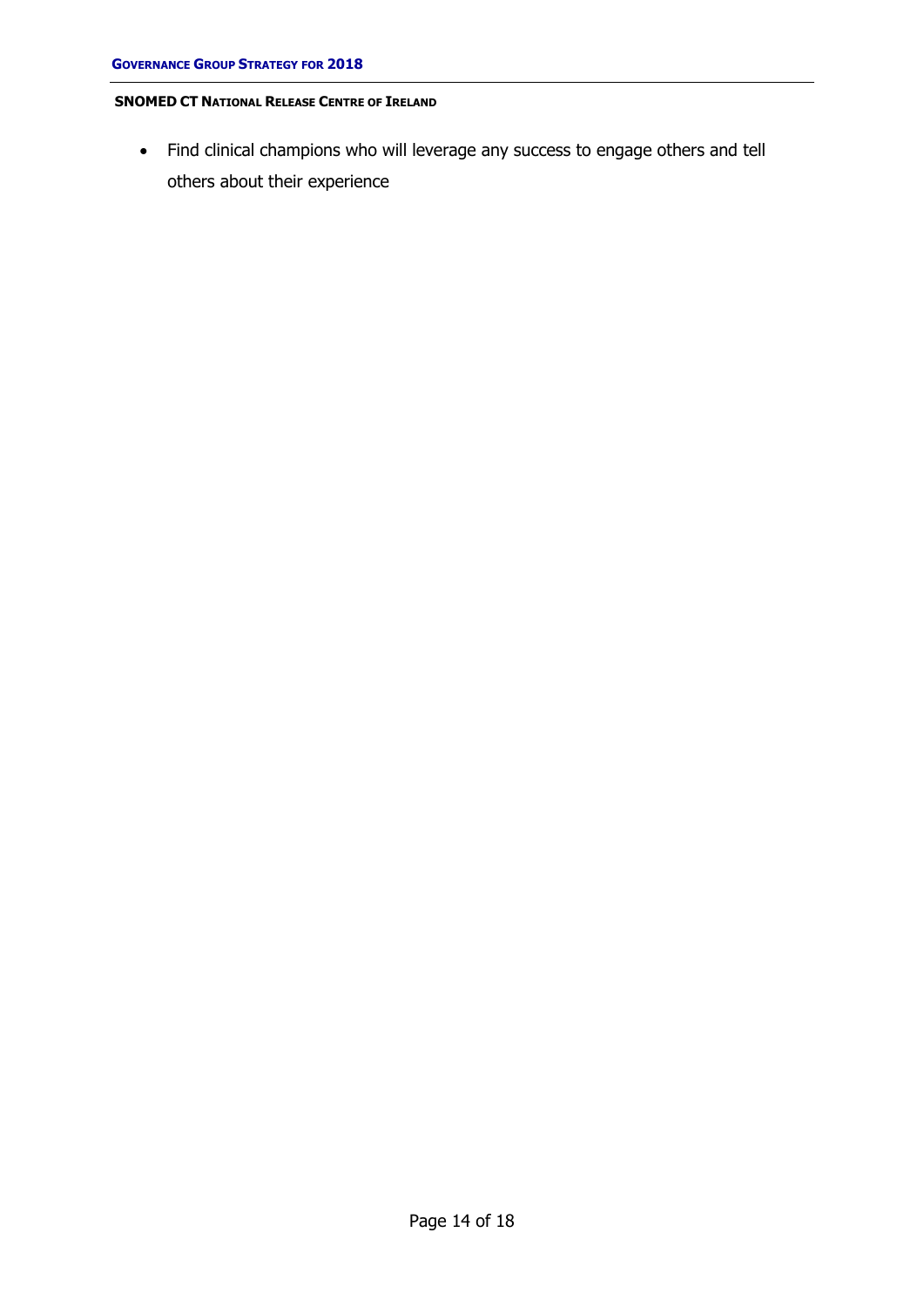# <span id="page-14-0"></span>**2.5 Projects and implementations**

#### **Engage with projects/implementations to facilitate the rollout of SNOMED CT.**

One of the functions of an NRC will be to act as a resource and advisory body for affiliates. It is crucial for the successful national adoption of SNOMED CT that affiliates are able to obtain the required guidance on implementation and customization.

In order to provide the most efficient support to national SNOMED CT users, the NRC will ensure that the available implementation resources are focused on the specific types of SNOMED CT users. The NRC will have insight into the different aspects related to SNOMED CT implementation and use, know about the different types of SNOMED CT users, and understand the role and needs each of these groups of users with respect to SNOMED CT implementation.

More locally, a process map will be developed for various stakeholder groups for example HSE ICT projetcs, GP's.and private healtcare facilities in order to facilitate engagement. There will also be a defined process for continuous support and development of new content. The NRC will also develop a prioritisation matrix for all stakeholders so that there will be clearly defined guidance on the management of demand.

The knowledge required for users and professionals related to clinical data entry differ from the knowledge required for designers and developers. In order to facilitate implementation SNOMED International provide access to an implementation course which can be applied for following the successful completion of the SNOMED International Foundation course

Moreover, users responsible for information management require more cross-disciplinary knowledge than healthcare professionals, being responsible for reconciling user needs, the terminological framework and system setup. Within the different types of SNOMED CT users there are various user roles, and the individuals in those user roles need to learn about SNOMED CT at various levels of detail and with different points of departure. These generic user types are intentionally broad. Individual Members may identify other user categories and subdivisions relevant to national circumstances taking account of different approaches to eHealth strategy and SNOMED CT implementation.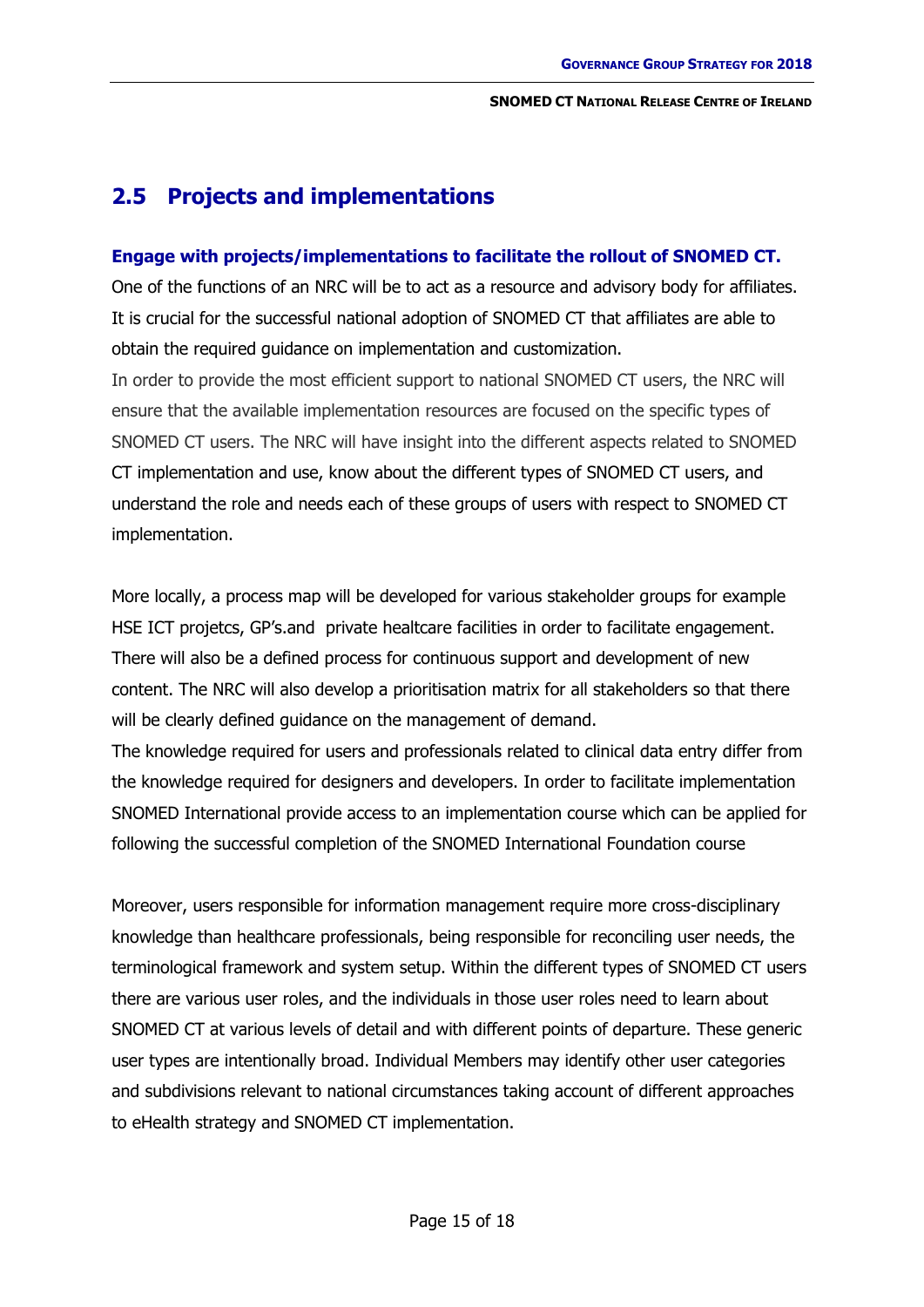The NRC will also advice on these groups that stakeholders may wish to become part of one of the following groups:

- **Formal Advisory Groups** There is a formal process to allocate members to the Formal Advisory Groups. Membership is based on expertise and not geography. Members can submit applications but ultimately the allocations on SNOMED International committee makes the final decision.
- **Member focused advisory groups** These are advisory groups specifically targeted at Members, e.g. Content Managers Advisory Group, e-Learning etc. These groups have members allocated by the NRC, and there is a formal process around allocation and renewal.
- **Clinical Reference groups** This is completely open to all individuals based on their interest and expertise. The group make recommendations around use case requirements of content and derivatives, and also advise on specific content issues.
- **Clinical Project Groups** This is a formal group based on an agreed project. Membership is by invitation from SNOMED International based on the requirements of the project group.

## **Activities**

During the next year the NRC and Governance group will:

- **Agree prioritization criteria**
- Develop a formal process for engagement and support for projects
- Connect projects with relevant national and international colleagues/snomed ct working groups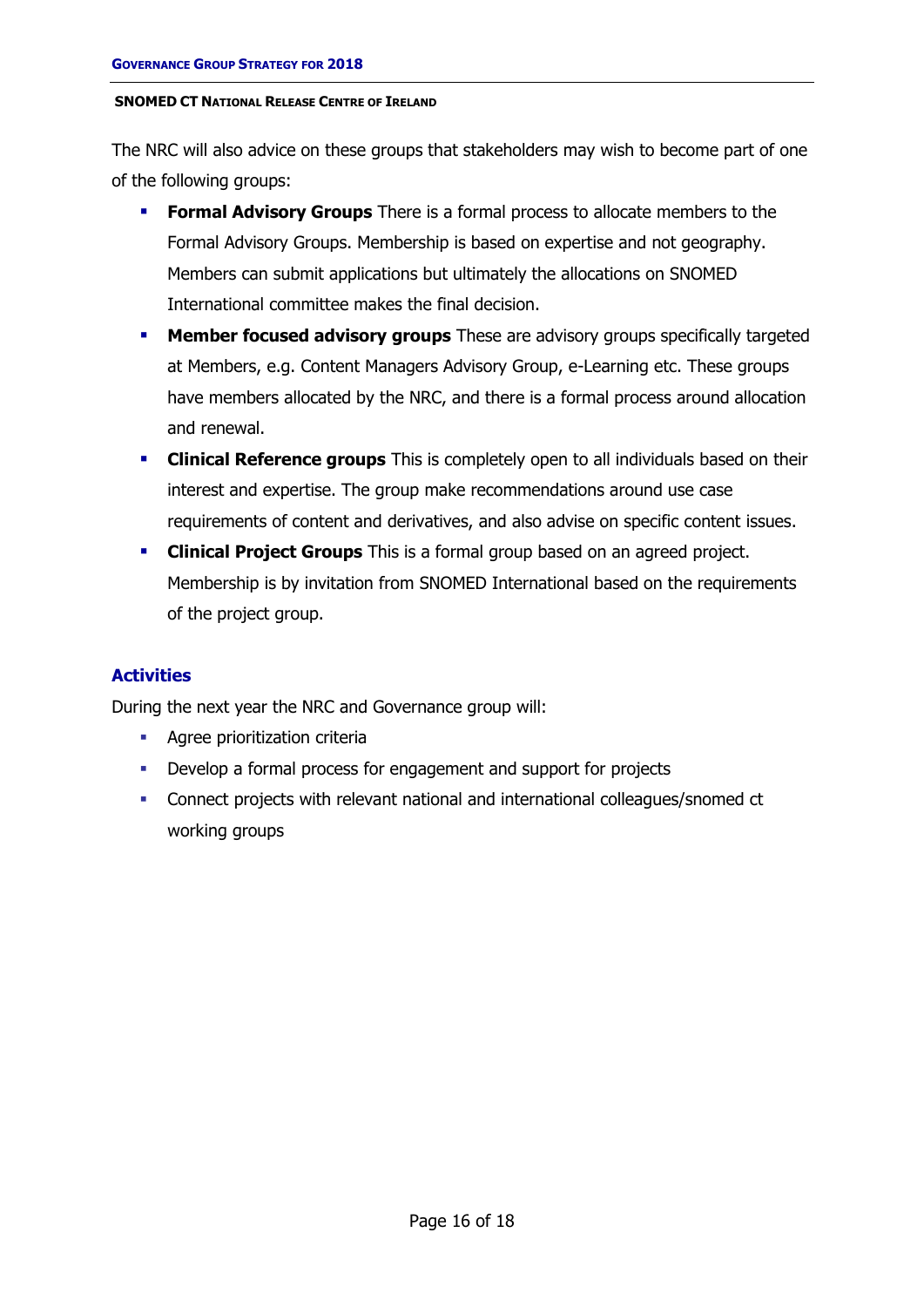# <span id="page-16-0"></span>**2.6 Governance**

#### **Review our progress against our strategy towards the end of 2018.**

The above strategy has been developed to inform the working to the governance groups and has been published in order to increase awareness of the group. We will review our progress towards the end of 2018.

#### **Activities**

During the next year, the NRC and Governance Group will:

- **Undertake our activities in line with our terms of reference and developed policies** and procedures
- Revise our membership and terms of reference at the end of our first year
- Review and report on our progress against the objectives above
- Develop a 3 year strategy for SNOMED CT in Ireland. (Appendix 1)